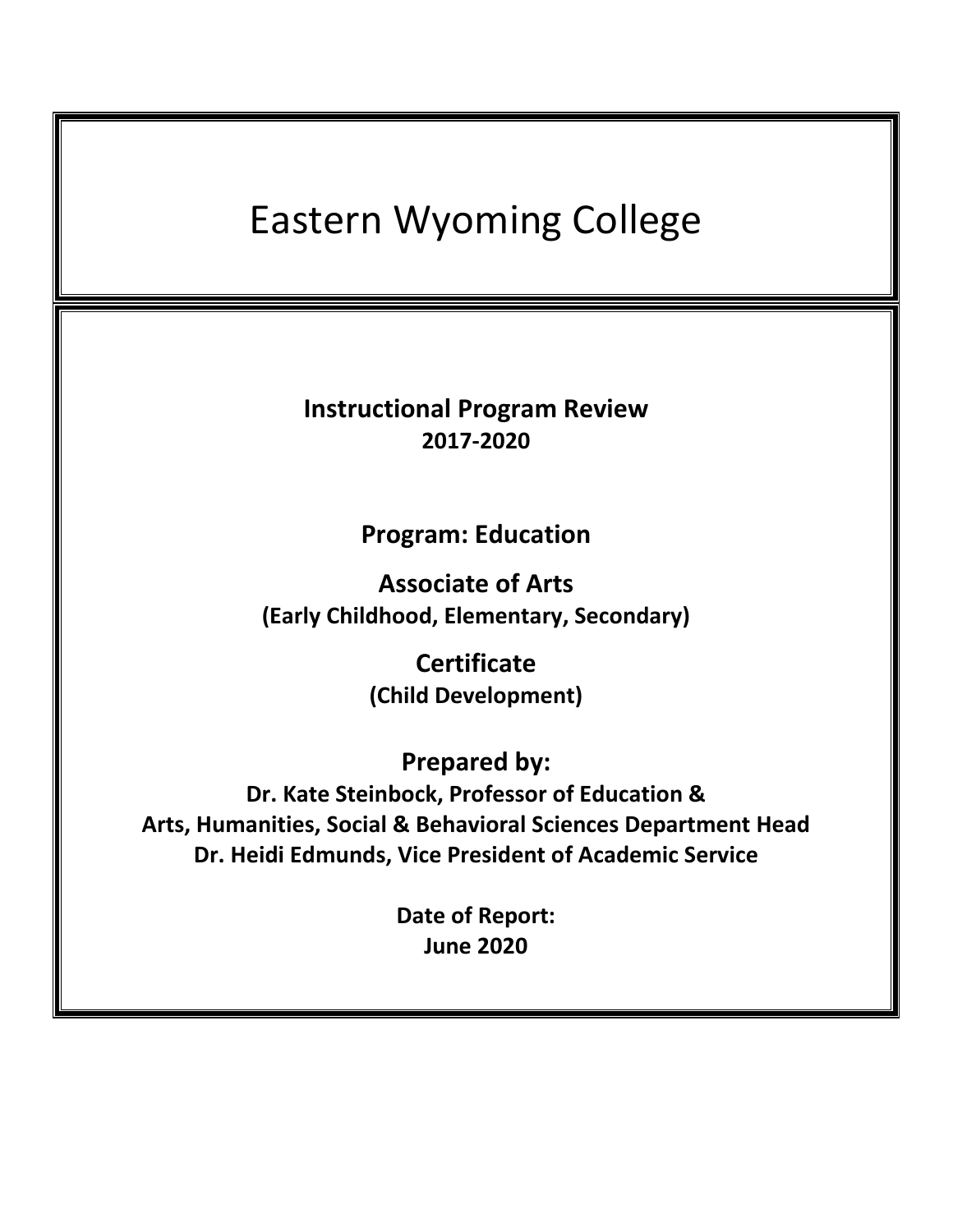# **EASTERN WYOMING COLLEGE Instructional Program Review**

**Program Name**: Education (Early Childhood, Elementary, & Secondary)

### **Part I: Statistical Data from the past three years:**

|                                  | 2016-2017 | 2017-2018 | 2018-2019 | 5-Year  |
|----------------------------------|-----------|-----------|-----------|---------|
|                                  |           |           |           | Average |
| <b>Annualized FTE Enrollment</b> | 82        | 74        |           | 82      |
| <b>Annualized FTE Faculty</b>    | 4.6       | 5.3       | 5.2       | 5.5     |
| # Students                       |           | 68        | 60        | 72.8    |
| # Graduated                      |           | 14        |           | 16      |

FTE = Full-time equivalent Notes: Chart information from EWC Statistical Data for Program Reviews 2018-2019 report

# **Modes of Delivery:**

 $\boxed{\mathsf{X}}$  online  $\boxed{\phantom{0}}$  compressed video  $\boxed{\mathsf{X}}$  face-to-face

# **Advisory Committee Members and Title or Role:**

| <b>Advisory Member</b> | <b>Business/Title</b>                               |
|------------------------|-----------------------------------------------------|
| Adele Smith            | Retired Early Childhood Educator (Community Member) |
| Molly Moorehouse       | Wee Pals Preschool - Director                       |
| Danielle Wondercheck   | Wyoming Child & Family, Inc. - Executive Director   |
| Susan Keller           | Trail Elementary - Reading Specialist/Teacher       |
| Brenda Lovercheck      | Lincoln Elementary - School Social Worker           |
| John Hanson            | <b>EWC Foundation - Director (Community Member)</b> |
| Jessica Cotant         | <b>EWC Student - Elementary Education Major</b>     |

# **Community Partners or Internships:**

The Education program partners with the local & regional school districts to provide practicum experiences for students enrolled in EDUC 2100 (Practicum). The Early Childhood Education program partners with pre-schools and early child care educators throughout Wyoming including, Wyoming Child & Family, Inc. (local and regionally), Wee Pals, and Little Bits and Spurs. In addition, our program enrolls students from all across the United States which requires we partner with early childcare education programs throughout the country. This is accomplished on a case-by-case basis.

# **Revisions in Curriculum since Last Review:**

**Early Childhood Education**: This program has remained unchanged since 2018.

**Elementary Education**: Since 2018 the Elementary Education program has undergone some minor revisions. These revisions include a minor change in rotation of courses to include offering an altered EDUC 2100 Practicum course. The Practicum course was changed to include the outcomes assessment portfolio and an additional 20 hours of observation in the classroom. This change accommodates for the decrease in Education faculty positions and increases the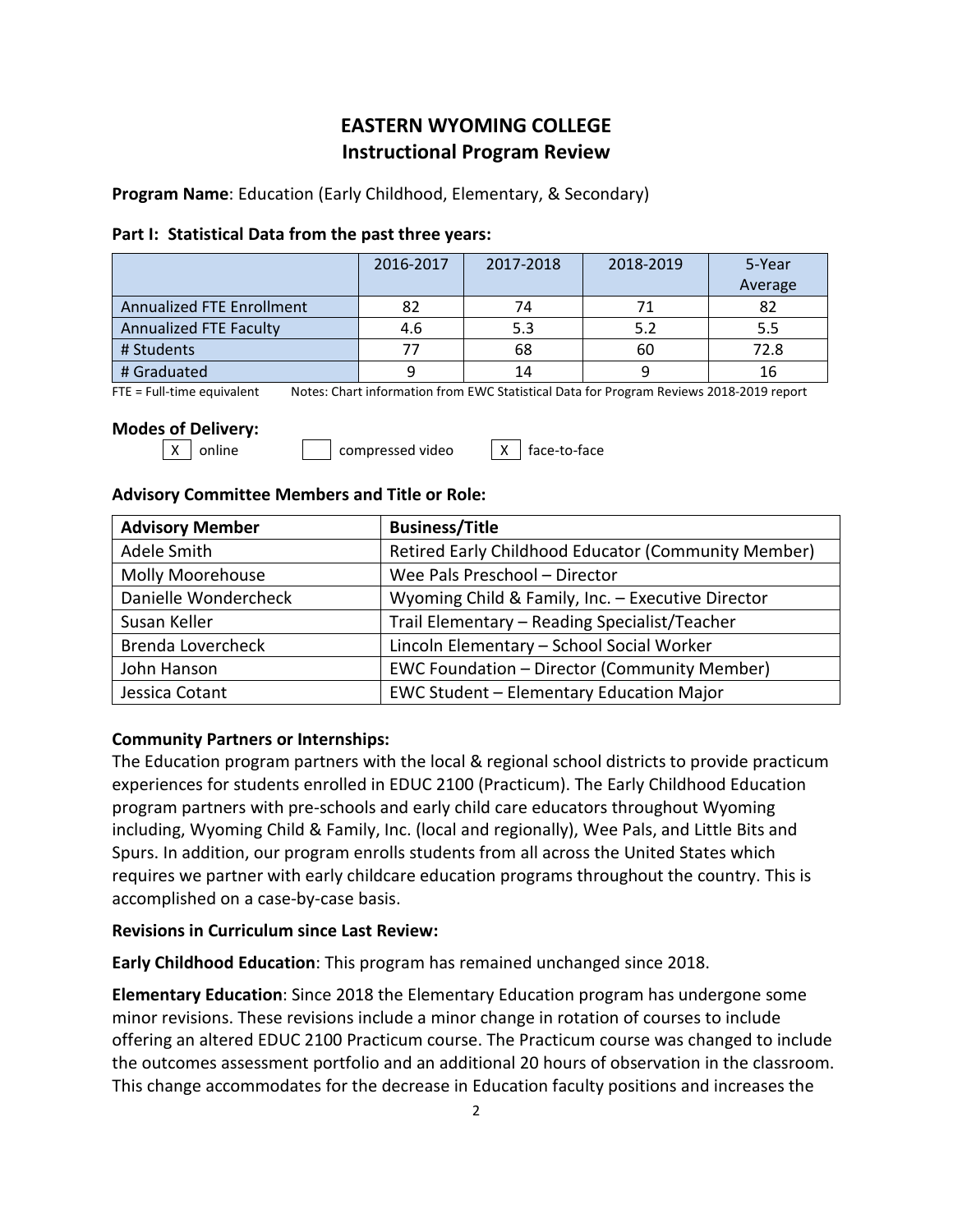amount of time students spend in classrooms observing. Following articulation with other community colleges and the University of Wyoming it was determined students would greatly benefit from more time in the classroom. Additionally, the Elementary Education program continues to articulate with Chadron State College, Black Hills State University, Valley City State College, and Mayville State College.

**Secondary Education:** The Secondary Education rotation has also been altered to adapt to the same curriculum changes the Elementary Education program has. Although the change to the Secondary Education program only involved the EDUC 2100 practicum change as the Math curriculum does not impact this program. In the future it would be wise to consider merging all the Secondary Education programs into one, i.e., Business, Agriculture, Mathematics, PE, etc.

#### **Part II: Narrative Analysis**

#### **Description of Community Need:**

*Current Community Need/Growth of Industry:* School districts across our service area, including Goshen County, have implemented measures to increase accountability and attention to attainment of national standards. In Goshen County of the current student population of approximately 1660 students, 42% are from homes classified as being of low socio-economic status and 260 students are classified as students who receive special education services. (Source: [https://edu.wyoming.gov/data/statisticalreportseries-2/\)](https://edu.wyoming.gov/data/statisticalreportseries-2/)

Census statistics indicate that Goshen County has a population of a little less than 13,500 people. An incredible 82.6% of the county's population stays in the same house from year to year with 76% of the population owning their own home; creating a stable environment within which to work. About 24.5% of the local population has a Bachelor's degree, and the need for teachers remains steady, both locally, and throughout the EWC outreach area. While the job market in education has slowed slightly there are still opportunities for well-qualified educators in both Goshen County and our service area. As teachers retire or relocate, EWC graduates who have continued their studies at well-respected nearby 4 year institutions, will have the opportunity to return to fill positions in our local schools. The requirements of Every Student Succeeds Act as they relate to accountability and concomitant instructional needs of our schools create a continuing need for well-trained teachers able to handle the challenges of a changing public school environment. In particular, there continues to be a need for qualified teachers in the area of special education. (Source: [https://datausa.io/profile/geo/goshen](https://datausa.io/profile/geo/goshen-county-wy#education)[county-wy#education\)](https://datausa.io/profile/geo/goshen-county-wy#education)

There is no more important work that readying the students of our community for entering school. The Early Childhood Education Advisory Board and EWC faculty and administration continue to collaborate to insure that the Early Childhood Education (ECE) program at EWC is preparing our students for a career in early childhood education. Although enrollment numbers are fewer than the other education programs at EWC, the ECE program continues to meet a critical training need for early childhood education and care professionals in our service area. Unlike the other education programs, early childhood education students are less likely to enroll as full-time students, which influences enrollment numbers. However, these students are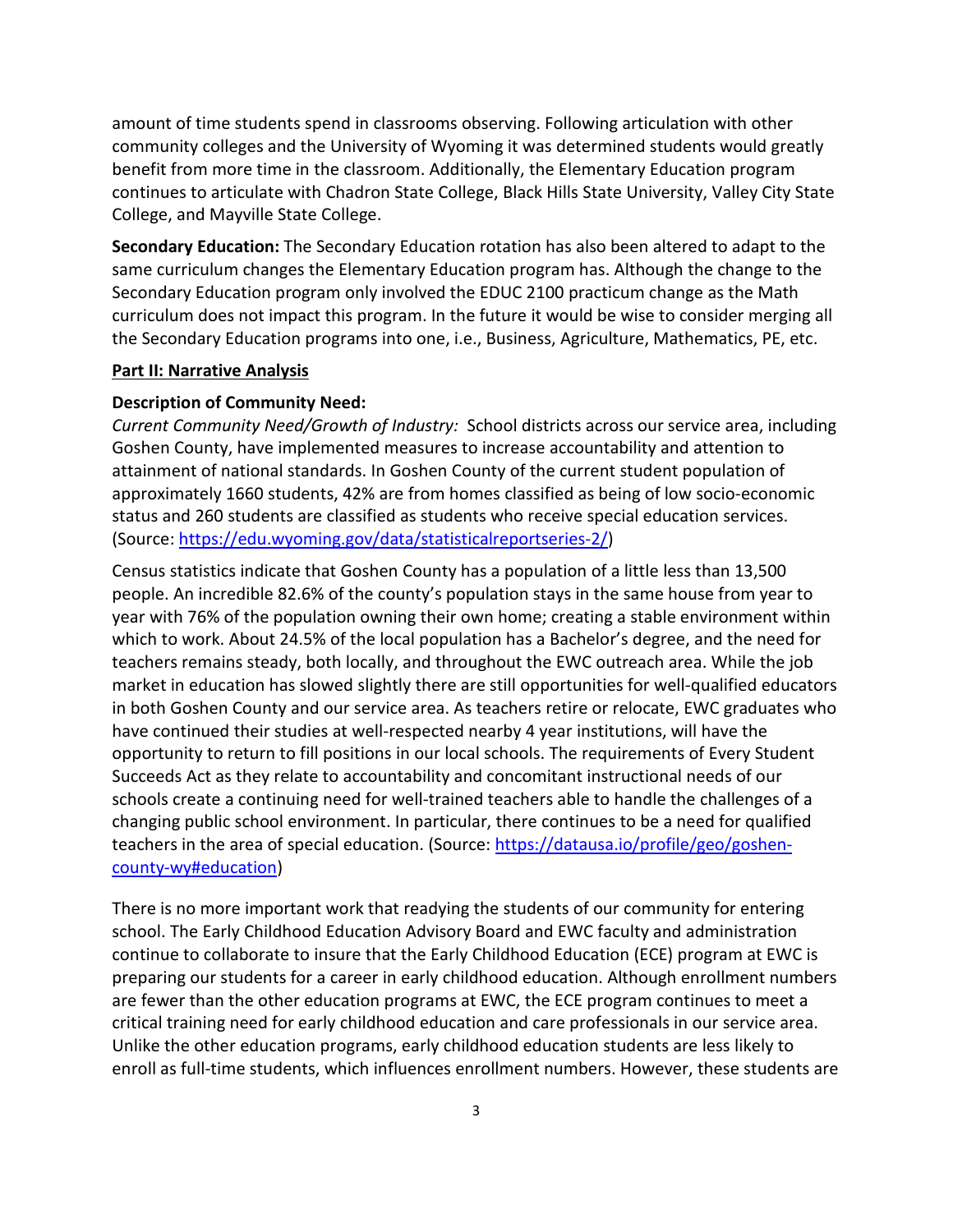dedicated which translates to a high rate of completion. The advisory group continues to support the program and has expressed their support of the continued articulation with the University of Wyoming's minor in Early Childhood Education degree. EWC also continues to provide course work to support the needs of paraprofessionals, substitutes, and other educators in need of recertification credits.

| <b>United States</b>                                | Employment |           | Percent | Job             |
|-----------------------------------------------------|------------|-----------|---------|-----------------|
|                                                     |            |           | Change  | <b>Openings</b> |
|                                                     | 2018       | 2028      |         |                 |
| General Education (Primary, Secondary & Special Ed) | 3,820,700  | 3,951,700 | 3.9%    | 357,800         |
| <b>Preschool Teachers</b>                           | 532,600    | 560,500   | 7.1%    | 58,100          |
| Wyoming (2016-2026 Projections)                     | Employment |           | Percent | Job             |
|                                                     |            |           | Change  | Openings        |
|                                                     | 2016       | 2026      |         |                 |
| General Education (Primary, Secondary & Special Ed) | 7.825      | 7.921     | 3.4%    | 6,343           |
| <b>Preschool Teachers</b>                           | 708        | 693       | $-2.1%$ | 661             |

#### **Description of State and National Trends** (if applicable)

Note: the data for the State Employment Trends and the National Employment Trends are not directly comparable. The projection period for state data is from 2016-2026, while the projection for national data is from 2018-2028. Job Opening refers to the average annual Job openings due to growth and net replacement. Data Source[: Wyoming Long-Term Projections Data](https://doe.state.wy.us/lmi/projections/2018/WY_long_term_projections_2016-2026.pdf) and [the Bureau of Labor Statistics](https://www.bls.gov/emp/tables/emp-by-detailed-occupation.htm)

#### State and National Wages

| <b>United States (2019)</b>   | Pav           | Year or Period     |                    |  |
|-------------------------------|---------------|--------------------|--------------------|--|
|                               | Period        | <b>Median Wage</b> | Average(Mean) Wage |  |
| Primary, Secondary, & Special | <b>Hourly</b> | Not reported (N/R) | N/R                |  |
| Ed.                           | Yearly        | N/R                | \$61,420           |  |
|                               | Hourly        | \$14.67            | \$16.66            |  |
| <b>Preschool Teachers</b>     | Yearly        | N/R                | \$34,650           |  |

| <b>Wyoming (2016)</b>         |        | Average (Mean) | 25 <sup>th</sup> | 75 <sup>th</sup> |
|-------------------------------|--------|----------------|------------------|------------------|
|                               |        | Wage           | Percentile       | Percentile       |
|                               |        |                | Wage             | Wage             |
| Primary, Secondary, & Special | Hourly | \$27.23        | \$23.09          | \$31.61          |
| Ed.                           | Yearly | 56,635         | \$48,029         | \$65,745         |
| <b>Preschool Teachers</b>     | Hourly | \$14.72        | \$9.94           | \$18.07          |
|                               | Yearly | \$30,612       | \$20,671         | \$37,582         |

Information on this chart was from [Wyoming Department of Workforce Services.](https://www.bls.gov/oes/current/oes_wy.htm#25-0000) Wage data are collected by each state through the Occupational Employment Statistics (OES) survey, conducted by [the Bureau of Labor Statistics](https://www.bls.gov/emp/tables/emp-by-detailed-occupation.htm) (BLS) at the U.S. Department of Labor. National wage estimates are developed by BLS. State and national occupation information is classified using the Standard Occupation Classification (SOC) system.

### **Activities in Support of Student Recruitment and Retention** (if applicable)

EWC Education Faculty participate in ongoing advising and recruitment activities in conjunction with the Admissions office. Scheduled meetings with prospective students provide opportunities to coordinate with students and their families prior to registration. Summer registration days and scheduled ongoing advising sessions ensure that students are able to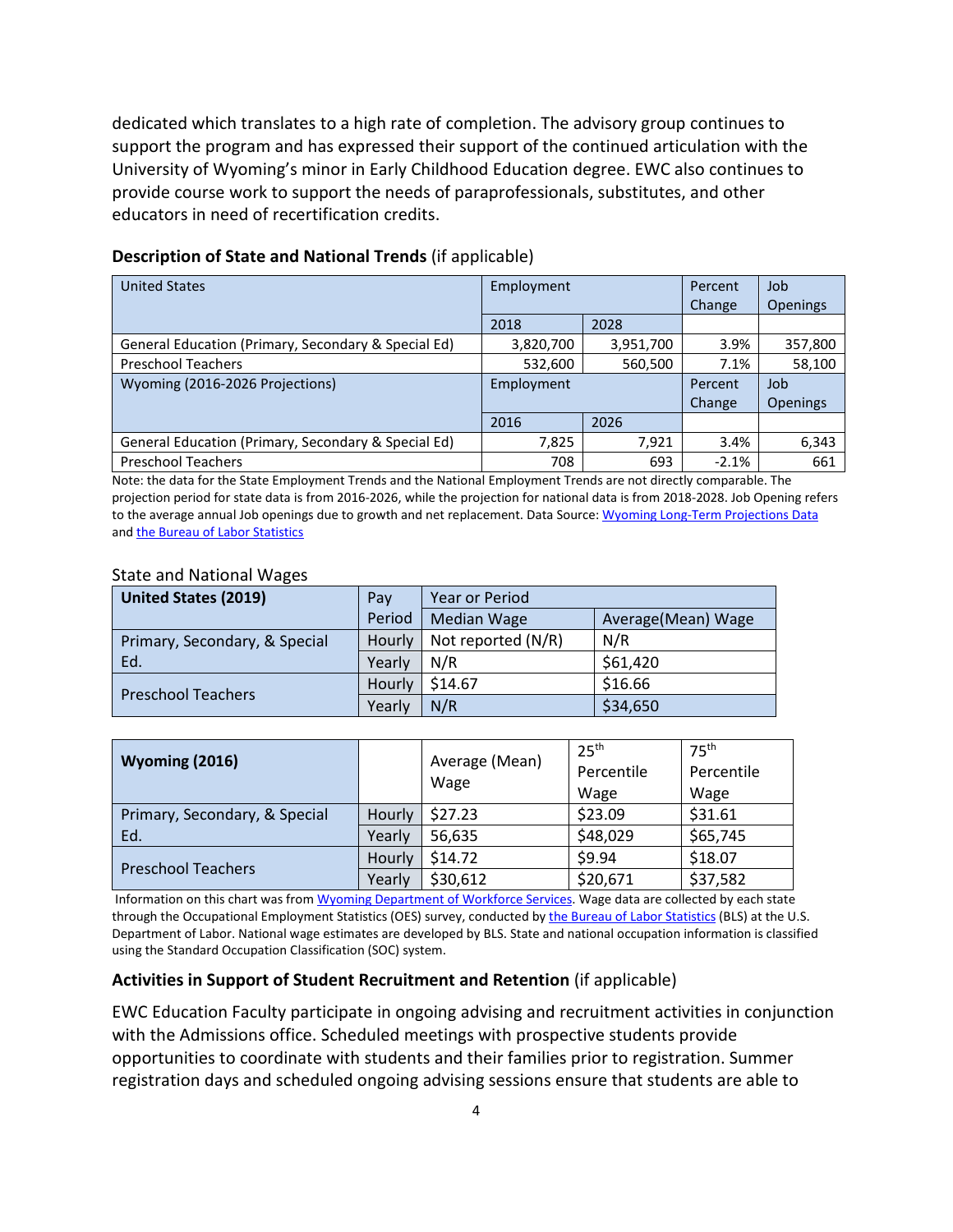graduate on time ready to transfer to the four-year institution of their choice. Small class sizes and personal attention of faculty make EWC a premier choice for families wanting a firm foundation for ongoing college studies. Additionally, the articulation agreements we have secured with regional transferring institutions serve as a positive recruitment tool as well.

In addition, the Early Childhood Education program coordinator works closely with Wyoming Child and Family to recruit new and prospective employees to the program as a means of obtaining appropriate certification for employment. Students are recruited throughout the Eastern Wyoming College services area via outreach coordinators, Wyoming Child and Family and Wyoming Workforce.

EWC Education department faculty has been trained in the Wyoming Teacher Cadet curriculum and is partnering with Converse County School District #1 to provide college credit for students completing the Teacher Cadet program. This program is sponsored by the Trustee Education Initiative at the University of Wyoming and fulfills only one small component of the Universities mission to train and retain top educators in the state. This program offers an exciting and promising opportunity for EWC's education department to recruit students majoring in PreK-12 education.

Finally, EWC Education Faculty recently partnered with faculty from the College of Education at the University of Wyoming to help develop and design courses for UW's new education curriculum. This partnership was an innovative and collaborative approach to curriculum development and one that will benefit the Education department's own curriculum for years to come.

### **Assessment of Student Learning:** *Analysis of Student Learning. Include placement if known.*

### *Statistical Data Results*

Each of the courses in the program has an integrated body of evidence utilized to determine student competencies. These competencies are aligned with the model core teaching standards established through the Interstate Teacher Assessment and Support Consortium (InTASC). The majority of the community colleges in the state and the University of Wyoming use these standards as the benchmark for their education programs.

Students earning an Associate of Arts degree in Education complete a standardized summative assessment and an exit interview with EWC faculty. During the final capstone course, EDUC 2395, students finalize and present their program portfolio, constructed throughout their experiences in EWC Education courses. In addition, students complete a written evaluation of their overall experiences at EWC; identifying courses and activities perceived as most helpful.

Classroom assessment techniques are utilized and tracked in education courses each semester with rubrics and empty outlines most commonly employed. Students are encouraged to contribute and provide input on rubrics as they are developed, and are fully aware of grading expectations in each of their education courses.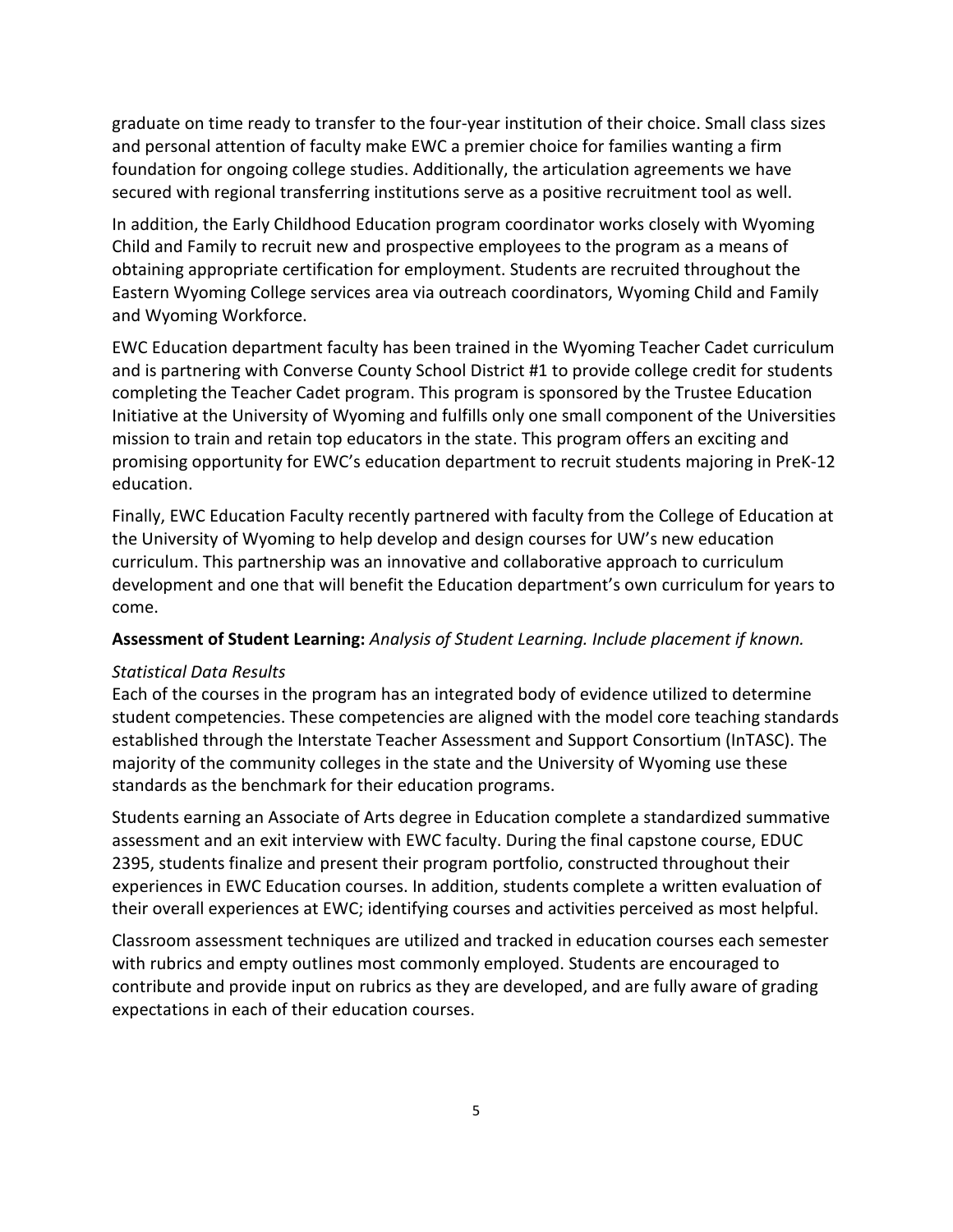Annually, one course in the department is selected for Course Assessment to ensure that course activities and objectives align with EWC's core competencies. Additionally, the Education department recently formalized the program outcomes to include the InTASC standards. The incorporation of these standards better prepares students for transfer and successful completion at four-year transferring institutions.

### **Strengths of the Program and Faculty:**

EWC's Education Department faculty provide practical experience for students beginning their career in education. Expertise in curriculum, instruction, school leadership, and best practices in teaching is leveraged through cooperative planning and articulation between other community colleges and universities in the region to ensure a quality experience for students. One full time instructor in the area of Pre-K-12 education maintains residents on the Torrington campus, while utilizing multiple adjuncts and other faculty throughout the service area to instruct students. Qualified faculty from departments other than education teach required course work in areas such as Mathematics and Children's Literature.

A notable strength of the program includes the partnerships that have been forged with preschool and K-12 educators throughout the services area. These partnerships are the foundation of this program and serve as a notable strength. Pre-service teachers build skills and benefit from being in the classroom early and often which is the cornerstone for the education program – at all levels. This component alone sets our students apart from their counterparts when they transfer to a four-year program.

### **Areas for Improvement:**

The education department continues to be in need of updated classroom space that will provide students with modern, innovative, state-of-the-art experience. We continue to struggle with control of our teaching space and adequate technology which impedes our ability to create an environment that meets our needs as a department. Likewise, classroom technology is inadequate to meet the needs of our student population. It is unacceptable for our students to be expected to learn the use of new technologies within our current structure.

Additionally, the education program would benefit from the addition of a full-time faculty person. Since losing one full-time position the enrollment has declined from an average enrollment of 79.5 students in the education program to 68.3 students. Programs are most successful with full-time dedicated faculty who participate in not only recruitment, curriculum design and retention efforts as well.

### PreK-12 Education

GOAL 1: Address curriculum changes to align the math sequence with other community colleges and the University of Wyoming.

The math sequence for Elementary Education majors was revised to accommodate for the loss of faculty. These changes have negatively impacted the ability for transfer students to complete the required math sequence in an efficient or effective manner. Education faculty will work with Math faculty to make adjustments that will address the issue.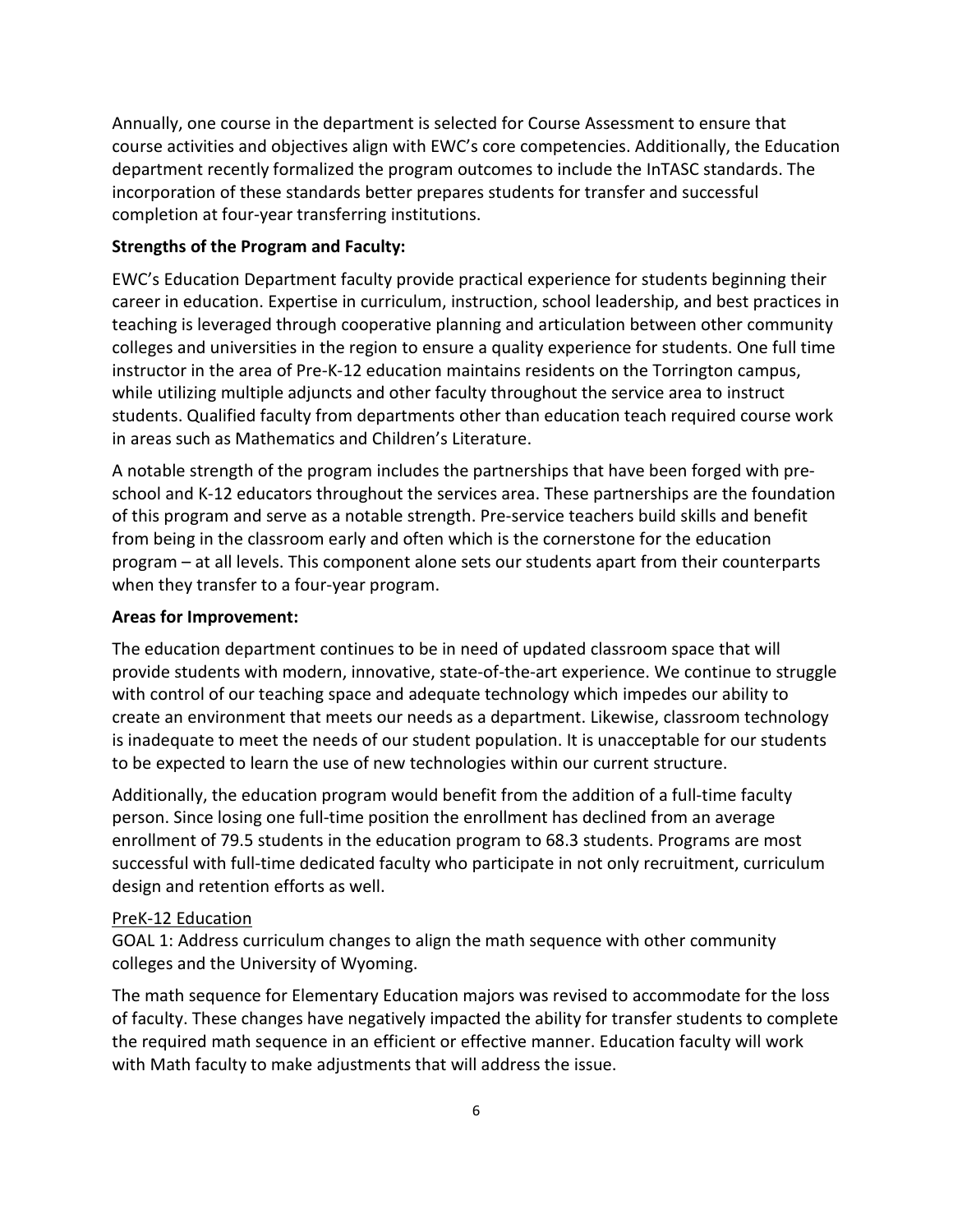GOAL 2: Develop classroom environment that meets the demands of the market place.

One of the issues for our students is the availability of needed classroom technology necessary for them to be adequately prepared to move to the next level. Students at EWC need to have the opportunity to, not only, learn new technologies, but they must have the chance to utilize technology in an updated, interactive, and innovative classroom environment.

GOAL 3: Explore the feasibility of implementing a "Pathways" type approach for all Education majors.

Integrating all secondary education majors into the Education program may be a more efficient way to provide the necessary coursework required to graduate. It would centralize advising to one area and create a more seamless transfer for secondary education majors. However, there are several things to consider and this move requires more research before it can be implemented.

GOAL 4: In the next three years it would be beneficial if the Education program could reestablish a minimum of a ¾ time faculty position to the department.

Since the elimination of a full-time faculty position during the summer of 2016 the education program has decreased from an average of 79 students to an average of 68 students. While overall student enrollment has declined slightly this decrease in students is significant for the education program and can only be attributed to loss of a full-time faculty position. Programs flourish under the leadership of committed faculty. The Education program is one of the largest transfer programs and is well established but the loss of faculty has negatively impacted program retention.

# **Part III: Recommendations**

# **Faculty Recommendations:**

*Continuous Improvement Plan - (needed assessments, changes to improve student learning (review/write student learning outcomes), equipment, curricular changes, budget, faculty/staff, recruitment and retention efforts, faculty development, new initiatives, grant writing, mission relevancy)*

Recommendation #1: Education faculty will collaborate with key stakeholders to ensure that program transferability remains secure and articulated with major transferring institutions, including the University of Wyoming (UW), Valley City State University (VCSU), Chadron State College (CSC), and Black Hills State University (BHSU). It will be important to meet with CSC and BHSU to rearticulate once program curriculum is updated to meet the new UW curriculum.

Recommendation #2: Faculty will continue to work with the Vice President for Academic Services to ensure adequate funding is available in order to update classrooms to accommodate for technology needs. In addition, it will be necessary to collaborate with the Vice President of Administration to make sure specified classrooms are adequately updated to accommodate the necessary classroom changes to achieve this endeavor.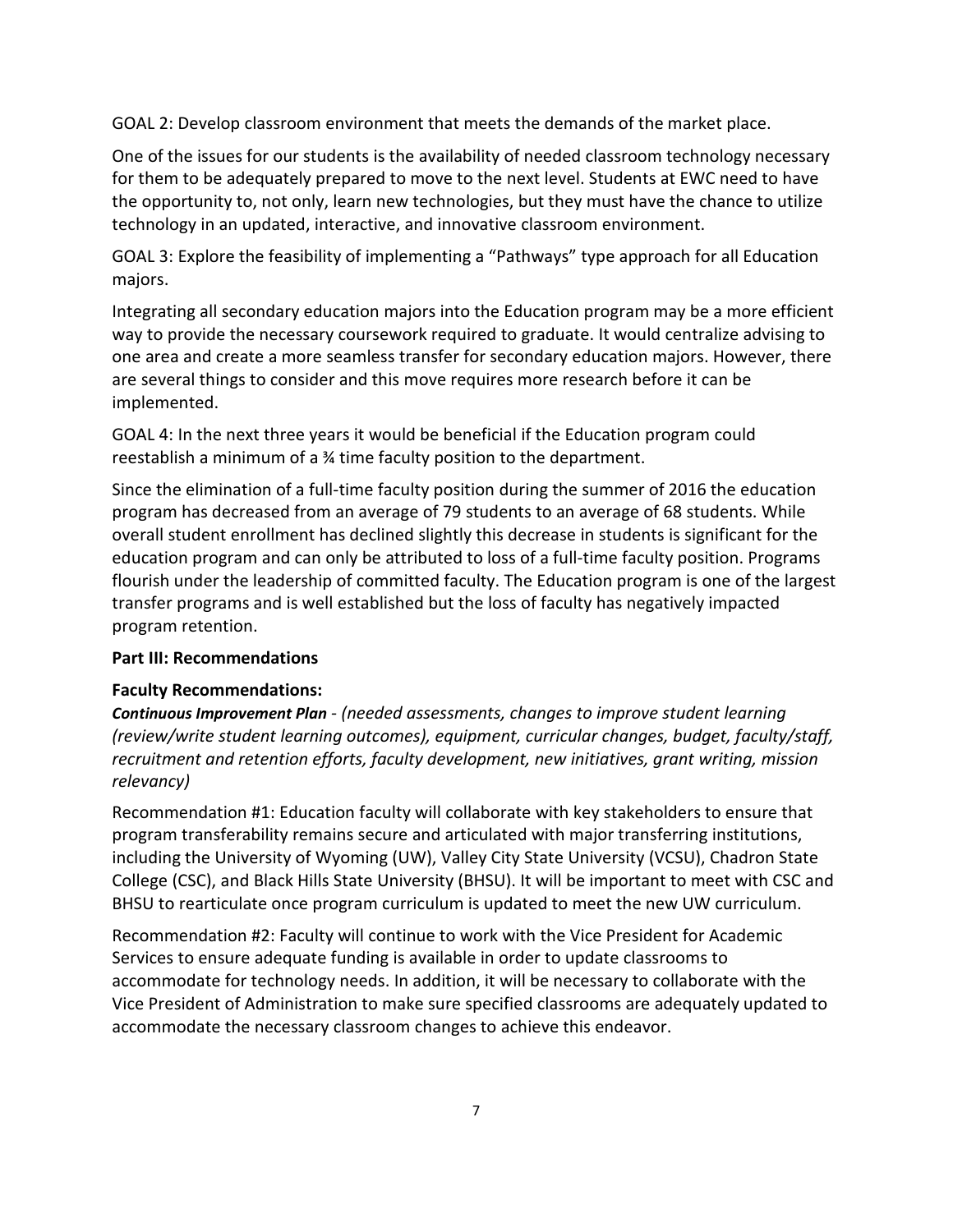Recommendation #3: Build faculty capacity so it will be possible to offer each of the required program courses each semester, both online and in a face-to-face setting. As students across the country continue to access more courses online, we can build student numbers by making it convenient for students across the state to select our courses for credit at EWC or for transfer credit elsewhere. A full time faculty member is needed to partner with the current K-12 faculty to make this possible as student numbers increase.

Recommendation #4: Program faculty should continue to foster partnerships with state and local agencies to ensure practicum site placement. Faculty should also continue to support and encourage existing relationships with early childhood care and education programs to make certain the program meets the National Association for the Education of Young Children (NAEYC) standards and observation opportunities remain strong and growth is possible. Further, Education faculty will work with admissions to establish a plan to improve recruitment practices.

**Advisory Committee Recommendations:** (alumni, employers, and other external constituents who understand the relationships among the courses of study, the currency, the curriculum, and the utility of the knowledge and skills gained)

The Early Childhood Education Advisory Committee recommends the program continue to work with the University of Wyoming to be able to offer many of the freshman and sophomore level courses necessary for students to fulfill a minor in Early Childhood Education. This minor also meets much of the required course work for an endorsement in early childhood education for Elementary Education majors.

The committee also recommends that the Early Childhood Education program continue to support the curriculum needs of the providers in the service area. In addition, the advisory board would like to see the College expand the professional development course offerings available.

### **Department Head Recommendations:**

The education program represents one of the most robust and well enrolled academic programs at EWC. It is important the institution support the recommendations of the faculty to improve technology so graduates are well prepared to be successful at the next level and in their future classrooms. Other recommendations to continue to pursue partnerships, outreach, and articulation will also be beneficial to the program and graduates. More and more school districts are looking for educators with quality observation experience in addition to in-class practicum time. These partnerships are a critical component for the education program and updated articulation agreements are a critical component for the education program.

While it is understood that the EWC budget is not able to support the addition of a faculty position at this time it is my recommendation that, as fund become available, EWC seriously consider the reinstatement of at least a ¾ time faculty position in the Education department. It goes without saying programs flourish when they are fully staffed with full-time faculty who are highly qualified and committed to student success, recruitment, curriculum stability, and retention.